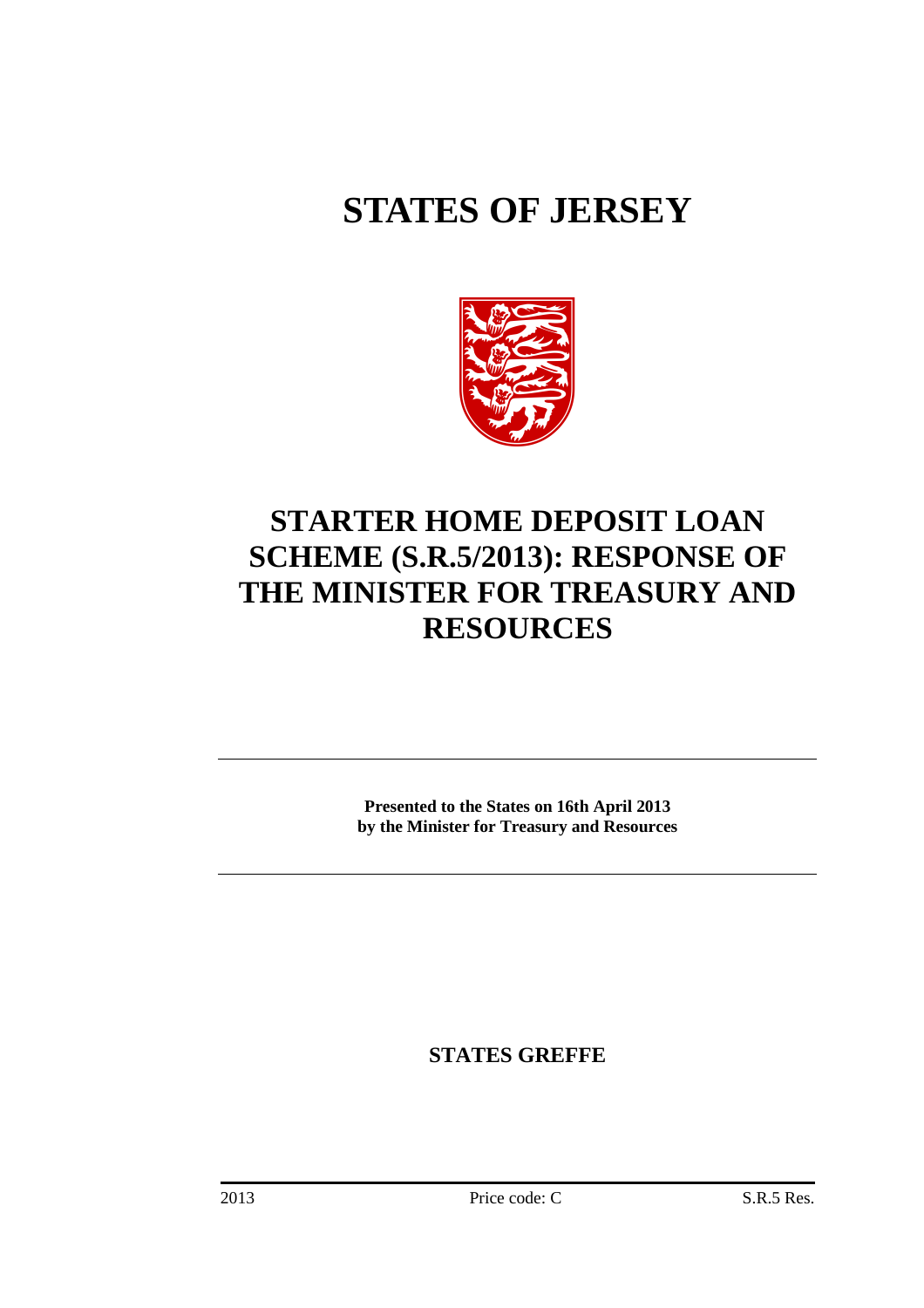#### **STARTER HOME DEPOSIT LOAN SCHEME (S.R.5/2013): RESPONSE OF THE MINISTER FOR TREASURY AND RESOURCES**

| <b>Ministerial Response to:</b>          | S.R.5/2013                              |
|------------------------------------------|-----------------------------------------|
| <b>Ministerial Response required by:</b> | 16th May 2013                           |
| <b>Review title:</b>                     | <b>Starter Home Deposit Loan Scheme</b> |
| <b>Scrutiny Panel:</b>                   | Corporate Services                      |

#### **INTRODUCTION**

The Panel have undertaken a thorough piece of work that has added value to the overall proposition, with many of the recommendations immediately actioned. The Report of the Panel is therefore welcome.

#### **FINDINGS**

|              | <b>Findings</b>                                                                                                                                                                                                                                                                                                                  | <b>Comments</b>                                                                                                                                                                                                                                                                                                                                                                                                                                                                                                                                                                                                                                                          |
|--------------|----------------------------------------------------------------------------------------------------------------------------------------------------------------------------------------------------------------------------------------------------------------------------------------------------------------------------------|--------------------------------------------------------------------------------------------------------------------------------------------------------------------------------------------------------------------------------------------------------------------------------------------------------------------------------------------------------------------------------------------------------------------------------------------------------------------------------------------------------------------------------------------------------------------------------------------------------------------------------------------------------------------------|
| $\mathbf{1}$ | The proposed deposit loan scheme<br>would address very high deposit<br>requirements for prospective first-<br>time buyers but would not address<br>obstacles which they<br>all the<br>currently face. Other measures<br>from the Council of Ministers will<br>therefore be required, particularly<br>to increase housing supply. | As the Panel has noted, the Deposit Loan<br>Scheme will address the specific obstacle<br>of high deposits, but further measures are<br>required if we are to achieve our Strategic<br>Plan objective of ensuring that Islanders are<br>adequately housed, for example, with<br>reference to supply (noting the issues with<br>the housing waiting list and arising from<br>the Housing Needs Survey); in relation to<br>social rented housing (which is why the<br>Housing Transformation Programme is<br>essential); and in relation to complimentary<br>affordable housing products (to<br>be<br>developed, subject to approval, by<br>the<br>Strategic Housing Unit). |
| 2            | The principle of the scheme has<br>been broadly welcomed, although<br>have<br>been<br>concerns<br>some<br>expressed as to whether it would<br>represent a justified use of public<br>money. Ultimately,<br>the<br>acceptability of<br>the<br>scheme<br>depends on the details of its<br>structure and operation.                 | It is pleasing that the evidence given to the<br>Panel was such that the principles of the<br>scheme were "welcomed", and it is<br>recognised that the details and structure of<br>the scheme are essential.                                                                                                                                                                                                                                                                                                                                                                                                                                                             |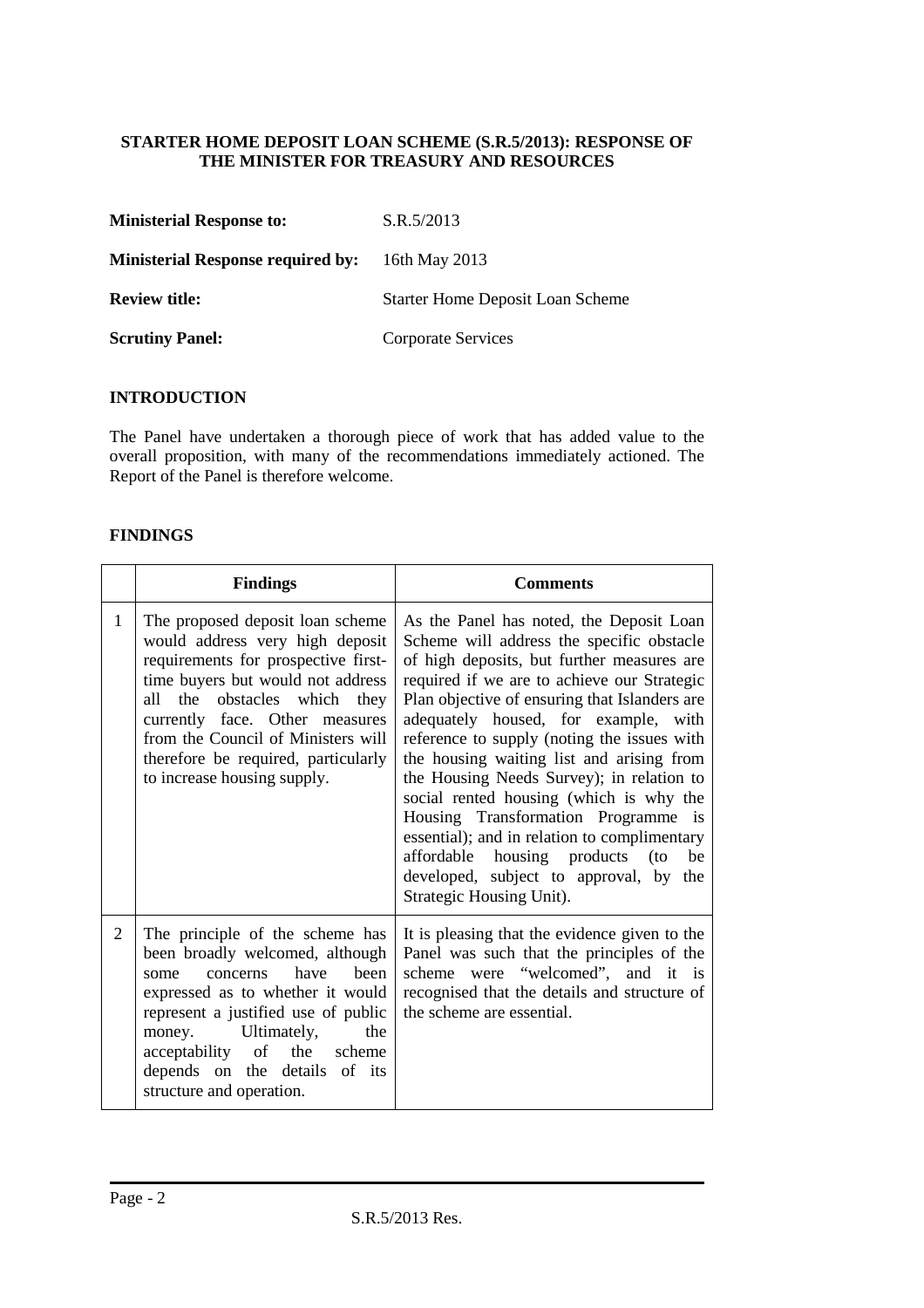|   | <b>Findings</b>                                                                                                                                                                                                                                                                                 | <b>Comments</b>                                                                                                                                                                                                                                                                                                                                                                                                                                                                                                                                                                                                                                                                                                                                                                                                                                                                                                                                                                                                         |
|---|-------------------------------------------------------------------------------------------------------------------------------------------------------------------------------------------------------------------------------------------------------------------------------------------------|-------------------------------------------------------------------------------------------------------------------------------------------------------------------------------------------------------------------------------------------------------------------------------------------------------------------------------------------------------------------------------------------------------------------------------------------------------------------------------------------------------------------------------------------------------------------------------------------------------------------------------------------------------------------------------------------------------------------------------------------------------------------------------------------------------------------------------------------------------------------------------------------------------------------------------------------------------------------------------------------------------------------------|
| 3 | The<br>value<br>of the<br>scheme<br>is<br>limited from<br>potentially<br>the<br>borrower's perspective. Borrowers<br>would<br>gain<br>greater<br>initial<br>advantages if, for example, the<br>scheme instead comprised<br>an<br>equity-based loan with no interest<br>payments for five years. | As noted by the Panel, the scheme<br>addresses the specific obstacle of high<br>deposits. It also provides some modest<br>improvements in affordability.<br>As to<br>alternatives, such as an equity-based loan<br>scheme, this is a very different proposition<br>to a repayment loan scheme, and generally<br>means (i) the money lent by the States is<br>not actually repaid except in the event of<br>sale; and (ii) that any decrease in price is a<br>risk borne by the States. This involves<br>additional complexity and risk, and defers<br>replenishment of the scheme and its<br>consequent ability to be extended. While<br>there is a place for shared ownership<br>models, this scheme is a modest pilot on<br>the simple principle that the States lend the<br>householders<br>who<br>have<br>money<br>to<br>themselves saved, but struggle to raise the<br>full deposit, with reasonable assurance that<br>the monies lent can actually be repaid.                                                     |
| 4 | The scheme has been designed for<br>Jersey. It is not clear, however,<br>what evaluation was undertaken of<br>similar<br>schemes<br>in<br>operation<br>whether<br>elsewhere<br>and<br>any<br>alternatives to the proposed criteria<br>(for instance, a guarantee scheme)<br>were considered.    | The deposit loan scheme is a pilot project<br>that has been modelled on similar schemes<br>operated elsewhere, but tailored to Jersey's<br>housing need; and having considered<br>alternative schemes in operation elsewhere<br>(including those mentioned in the Report of<br>the Panel), and having reviewed schemes in<br>Kingdom,<br>United<br>including<br>the<br>the<br>jurisdictions<br>devolved<br>and<br>at<br>local<br>government, and elsewhere in the world,<br>where indeed, a range of schemes co-exist.<br>The notable types of scheme to address the<br>issue of high deposit costs, however, fall<br>broadly into one of either:<br>deposit loans, as proposed in Jersey;<br>(i)<br>(ii) equity-based schemes, as discussed<br>above; or<br>(iii) guarantee schemes, which:<br>rely on lenders to accept the<br>guarantee and be prepared to<br>lend a higher loan-to-value,<br>with this not finding initial<br>favour with lenders;<br>would take longer to introduce<br>as they cannot build on the |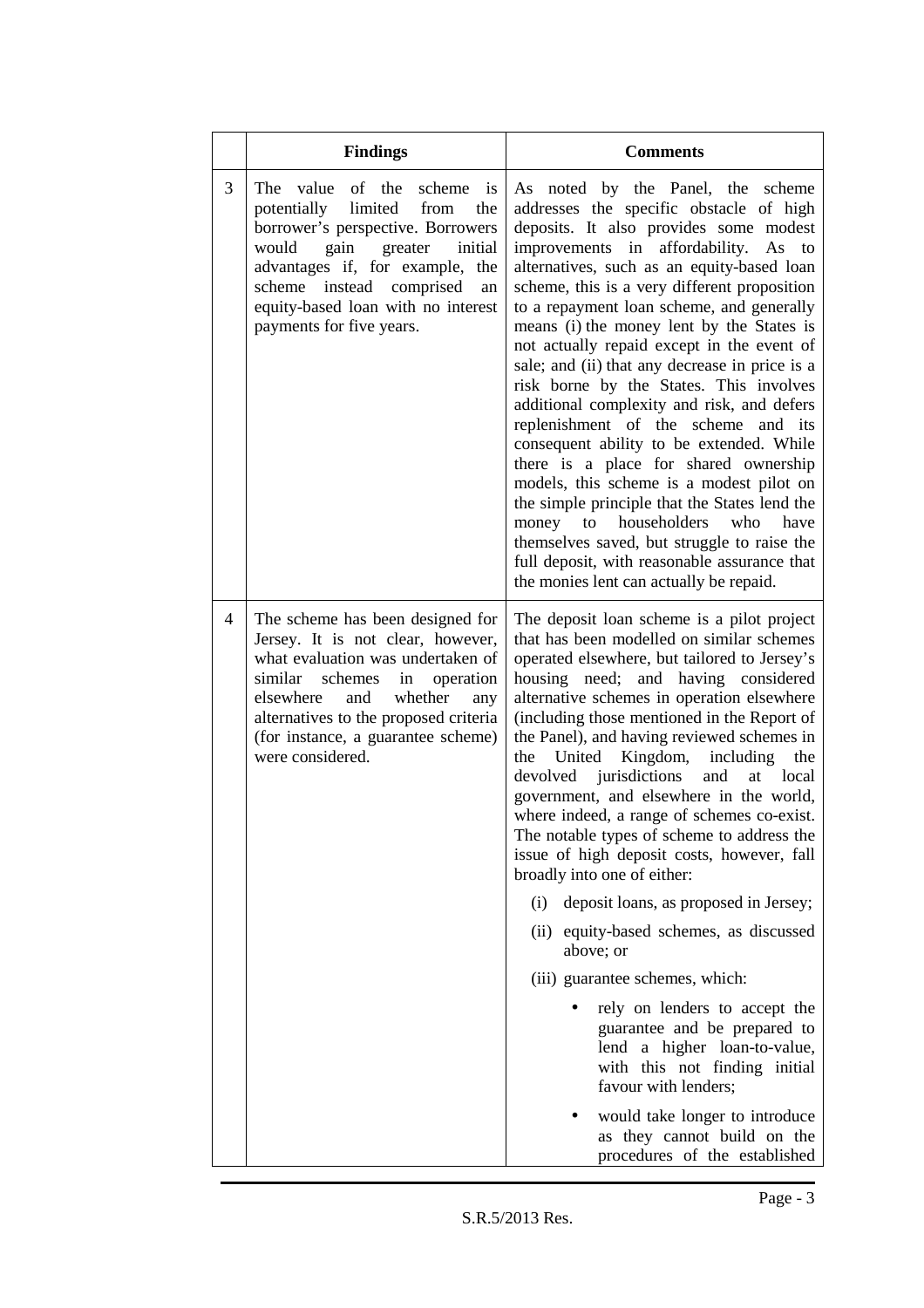|   | <b>Findings</b>                                                                                                                                                                                                                                                                                                                                                                                           | <b>Comments</b>                                                                                                                                                                                                                                                                                                                                                                                                                                                                                                                                                                                                                                                                                                                                                                                                                                                        |
|---|-----------------------------------------------------------------------------------------------------------------------------------------------------------------------------------------------------------------------------------------------------------------------------------------------------------------------------------------------------------------------------------------------------------|------------------------------------------------------------------------------------------------------------------------------------------------------------------------------------------------------------------------------------------------------------------------------------------------------------------------------------------------------------------------------------------------------------------------------------------------------------------------------------------------------------------------------------------------------------------------------------------------------------------------------------------------------------------------------------------------------------------------------------------------------------------------------------------------------------------------------------------------------------------------|
|   |                                                                                                                                                                                                                                                                                                                                                                                                           | States Loan<br>Schemes,<br><b>or</b><br>readily fit within the existing<br>legal provisions that govern the<br>granting of loans.                                                                                                                                                                                                                                                                                                                                                                                                                                                                                                                                                                                                                                                                                                                                      |
|   |                                                                                                                                                                                                                                                                                                                                                                                                           | Following completion of the pilot, its<br>results can be assessed, and indeed, the<br>results of other schemes in operation<br>elsewhere<br>continued to<br>be<br>be<br>can<br>monitored. This could mean, as elsewhere,<br>other products and schemes could be<br>introduced.                                                                                                                                                                                                                                                                                                                                                                                                                                                                                                                                                                                         |
| 5 | It is not clear what alternatives to<br>an 80% mortgage/15% loan split, if<br>any, were considered. Given that<br>there<br>are<br>currently five<br>90%<br>mortgages and one 100% mortgage<br>available on the market, alternative<br>arrangements might be feasible.                                                                                                                                     | All mortgage lenders confirmed that there<br>were assorted mortgages available subject<br>to a range of lender criteria. It is known<br>there are $90\% - 100\%$ mortgages in the<br>local market, but these are not the norm;<br>and naturally, these mortgages require<br>levels of equity, income, or security which<br>the cohort of households targeted by the<br>scheme will likely lack. The 80% mortgage<br>was considered after due consideration to<br>the advice given by mortgage lenders and<br>with reference to products in the market.<br>element contributed by<br>5%<br>The<br>the<br>householder was a policy decision that<br>savers should be obliged to contribute part<br>of the deposit such that the scheme would<br>be accessible to householders who, in the<br>generality, had saved.                                                      |
| 6 | A formal report with economic<br>advice was not requested by the<br>Ministers. Advice considered by<br>the Ministers, albeit informally,<br>indicated that there were risks<br>associated<br>with<br>the<br>proposed<br>scheme, including in respect of the<br>market impact; the behaviour of<br>borrowers and mortgage lenders;<br>and whether the proposals would<br>constitute the best use of funds. | Economic Adviser<br>The<br>supports<br>the<br>development of policy in a number of<br>ways, in particular, the Economic Adviser<br>is a part of the Central Policy Unit of the<br>Chief Minister's Department, upon whose<br>advice, amongst others, the Minister for<br>Treasury and Resources relied upon in the<br>development of the Scheme. Furthermore,<br>and in addition, the Economic Adviser<br>attended a meeting of Ministers to provide<br>advice and guidance, and subsequently<br>reflected this in writing. In doing all this,<br>Economic Adviser understandably<br>the<br>raised risks associated with prices and the<br>behaviour of lenders, and these risks have<br>accordingly<br>and<br>appropriately<br>been<br>mitigated in the parameters of the scheme.<br>For example: (i) the narrow eligibility<br>criteria with reference to income and |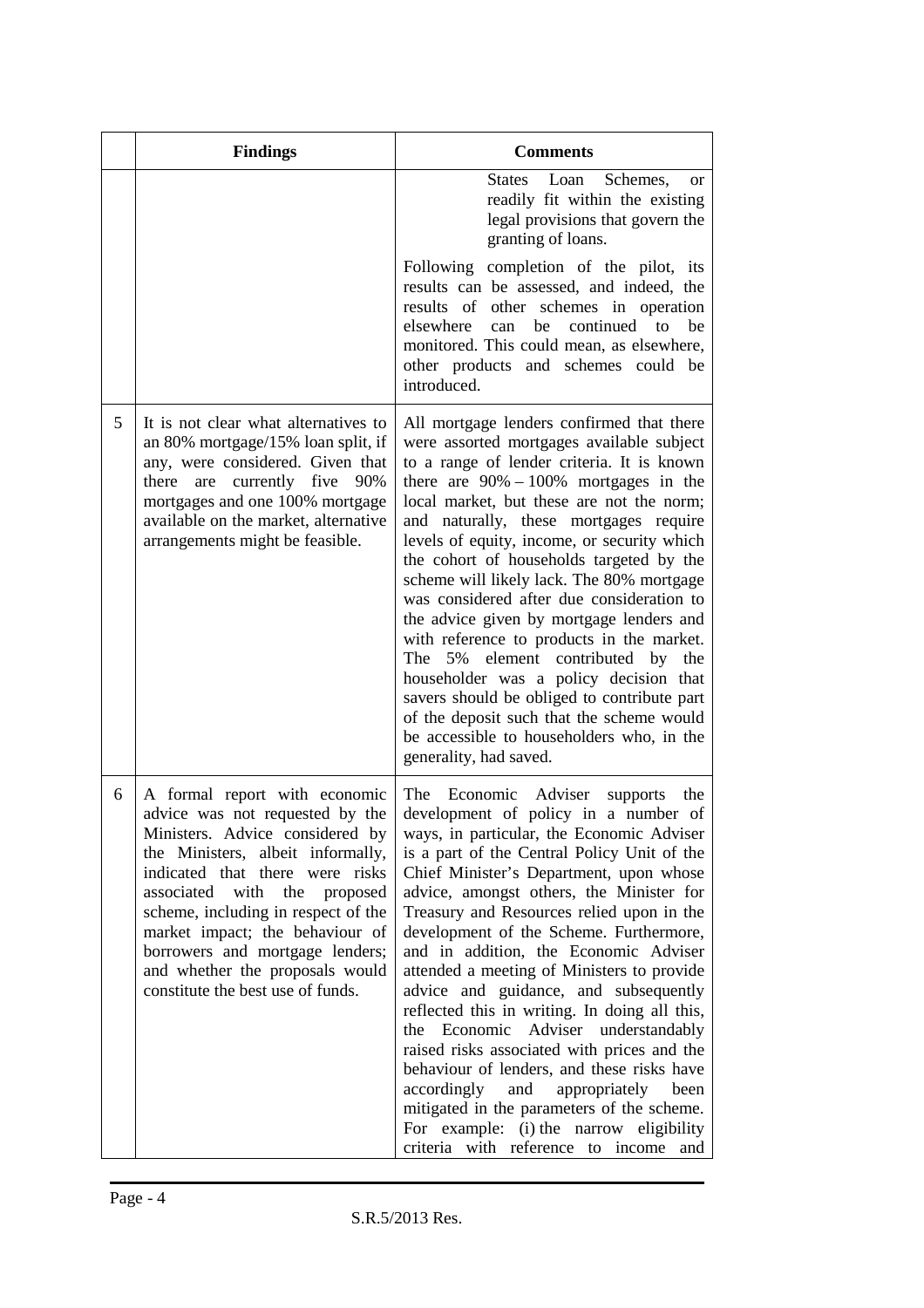|   | <b>Findings</b>                                                                                                                                                                                                                                                                                                                                                                                                | <b>Comments</b>                                                                                                                                                                                                                                                                                                                                                                                                                                                                                                                                                                                                                                                                                                                                                                                                                                                                           |
|---|----------------------------------------------------------------------------------------------------------------------------------------------------------------------------------------------------------------------------------------------------------------------------------------------------------------------------------------------------------------------------------------------------------------|-------------------------------------------------------------------------------------------------------------------------------------------------------------------------------------------------------------------------------------------------------------------------------------------------------------------------------------------------------------------------------------------------------------------------------------------------------------------------------------------------------------------------------------------------------------------------------------------------------------------------------------------------------------------------------------------------------------------------------------------------------------------------------------------------------------------------------------------------------------------------------------------|
|   |                                                                                                                                                                                                                                                                                                                                                                                                                | property prices (use of the lower quartile)<br>(also see Finding 20 below);<br>$(ii)$ the<br>limitation on funds available;<br>(iii) the<br>partnership arrangements being entered into<br>with lenders and associated procedures,<br>including the inability to tier products (also<br>Finding 11 below); and<br>$(iv)$ the<br>see<br>monitoring of the project as<br>a pilot<br>initiative following which<br>detailed<br>a<br>assessment will be made and reported<br>upon.                                                                                                                                                                                                                                                                                                                                                                                                            |
| 7 | The Council of Ministers did not<br>discuss the draft proposition for a<br>Starter Home Deposit Loan<br>Scheme, contrary to the principles<br>of the States of Jersey Law 2005<br>and the Council's own agreed<br>policy. The Council did not<br>therefore have a full opportunity to<br>discuss the proposals, a matter of<br>concern given that one Minister<br>had reservations regarding the<br>proposals. | The States of Jersey Law 2005 establishes<br>the Council of Ministers to, among other<br>things, co-ordinate the policies for which<br>Ministers are responsible, and to discuss<br>and agree policies for which 2 or more<br>Ministers are responsible. The Code of<br>Conduct for Ministers thereon indicates<br>that if a Minister wishes to bring a<br>proposition to the Assembly that affects<br>another Minister, they should discuss that<br>proposition with the other Minister, and if<br>they are in agreement, the matter can then<br>go forward. The Ministers for Treasury and<br>Resources and Housing worked closely<br>together in the development of the scheme,<br>in consultation with the Chief Minister, and<br>thereon, circulated the proposals to the<br>Council of Ministers<br>for<br>comment,<br>recognising the importance of delivering on<br>the proposal. |
| 8 | proposition do not appear<br>to<br>households<br>prevent<br>from<br>subsequently letting their property<br>to a third party.                                                                                                                                                                                                                                                                                   | The criteria presented in the The ability to let properties to third parties<br>will be prevented, and made explicit in the<br>scheme rules. In doing this, some limited<br>exceptions will be included in the rules,<br>with reference<br>necessary<br>to<br>overseas<br>medical treatment and limited periods of<br>overseas secondment (not to exceed 2 years<br>(to align with the treatment around housing<br>qualifications adopted by the Population<br>Office)).<br>These<br>seem reasonable<br>and<br>limited exceptions reflecting the natural<br>and understandable personal circumstances<br>that families can face, while prevent letting<br>to third parties in other circumstances.                                                                                                                                                                                        |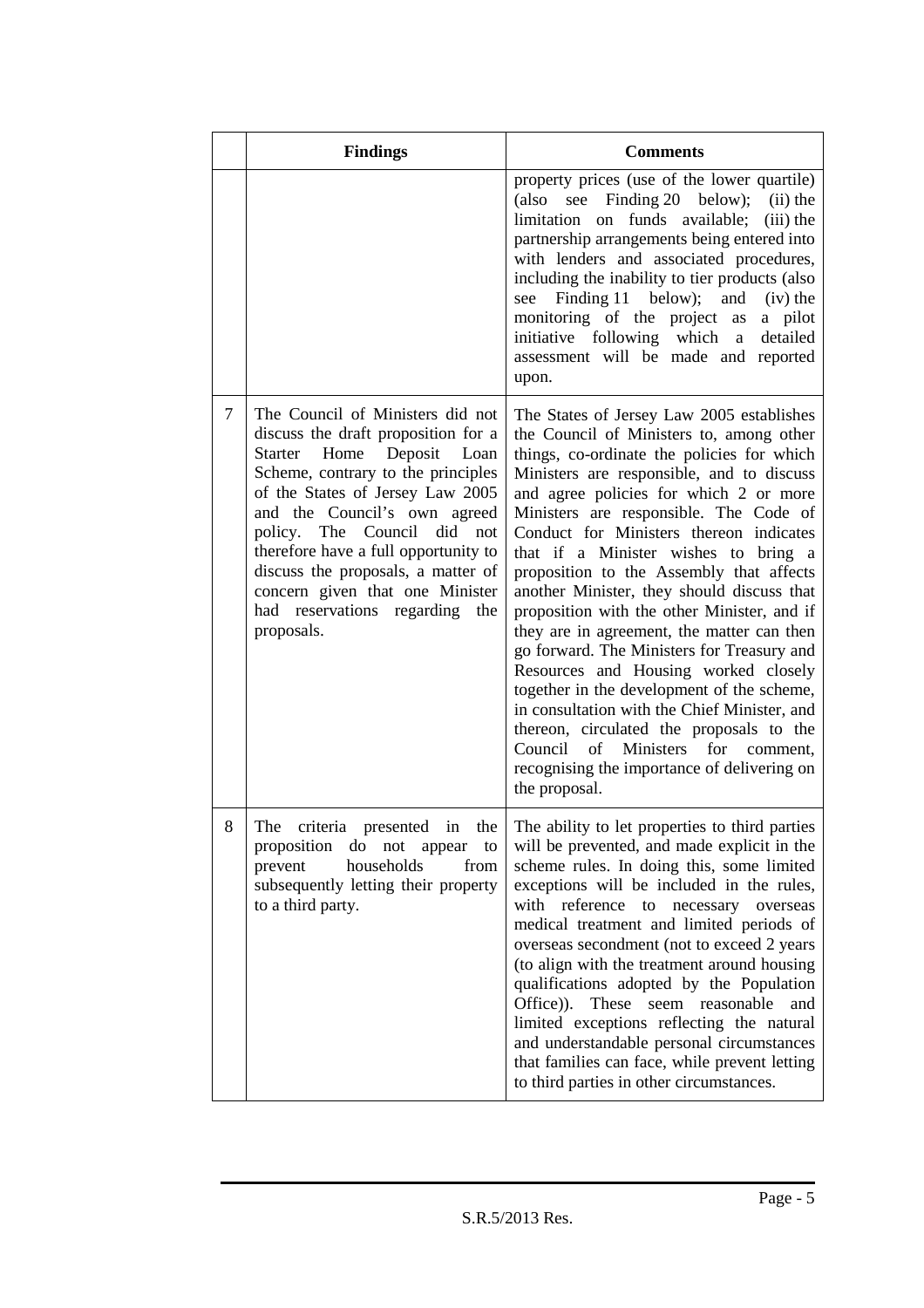|    | <b>Findings</b>                                                                                                                                                                                                                                                                                                    | <b>Comments</b>                                                                                                                                                                                                                                                                                                                                                                                                                                                                                                                                                                                                                                                                                                                                                                                                                                                                                                                                                                                                 |
|----|--------------------------------------------------------------------------------------------------------------------------------------------------------------------------------------------------------------------------------------------------------------------------------------------------------------------|-----------------------------------------------------------------------------------------------------------------------------------------------------------------------------------------------------------------------------------------------------------------------------------------------------------------------------------------------------------------------------------------------------------------------------------------------------------------------------------------------------------------------------------------------------------------------------------------------------------------------------------------------------------------------------------------------------------------------------------------------------------------------------------------------------------------------------------------------------------------------------------------------------------------------------------------------------------------------------------------------------------------|
| 9  | There<br>remain<br>unanswered<br>questions regarding the operation<br>of the proposed deposit loan<br>which need<br>scheme<br>to<br>be<br>addressed before<br>the<br><b>States</b><br>Assembly is asked to approve the<br>proposition. The need to finalise<br>some details was acknowledged<br>during our review. | There clearly is a balance to be struck<br>between developing a policy and providing<br>details around its operation such that the<br>Assembly are satisfied as to its adequacy<br>and appropriateness, and the requirement<br>that the Assembly provide 'in principle'<br>direction prior<br>support<br>and<br>to<br>the<br>finalisation of arrangements, including<br>contractual matters. In the case of this<br>scheme, advanced work has taken place by<br>Officers of the Treasury and Resources and<br>Minister's<br>Chief<br>Departments,<br>in<br>consultation with external parties<br>and<br>internal legal advisers, such that processes<br>and procedures, roles and responsibilities,<br>scheme rules, and legal arrangements, are<br>developed. These matters will then be<br>finalised,<br>including<br>contractual<br>arrangements with primary lenders, subject<br>approval, and within<br><b>States</b><br>the<br>to<br>constraints of appropriate controls<br>and<br>governance structures. |
| 10 | There is a risk that mortgage<br>lenders would be more relaxed in<br>respect of due diligence of the<br>States' 15% loan than in respect of<br>the 80% mortgage.                                                                                                                                                   | The States will work in partnership with<br>lenders to achieve success, and contractual<br>relationships will be established with those<br>lenders such that those lenders do not have<br>ability, or incentive, to relax due diligence<br>requirements; for example, that<br>debt<br>collection and related procedures<br>are<br>triggered should the loan repayments fall<br>behind in respect of any portion of the 95%<br>lending, i.e. the lending of both the primary<br>lender and the States of Jersey will be<br>subject to the same arrangements. This will<br>take place alongside internal procedures<br>applied by the Officers of the Treasury and<br>Resources<br>Chief<br>Minister's<br>and<br>Departments in assessing applications. In<br>summary, the issue is recognised, is<br>understood, and mechanisms to address the<br>risk have been considered, and mitigation<br>will be enshrined with the scheme rules,<br>procedures, policies and arrangements.                                |
| 11 | It is the Ministers' intention to<br>establish a partnership arrangement<br>participating<br>with<br>mortgage<br>lenders.<br>The proposed<br>scheme<br>would only be feasible with the                                                                                                                             | See comment above, and in particular, the<br>rates and products available to persons<br>under the scheme will be no different from<br>those available to persons outside the<br>scheme, i.e. lenders will not be permitted to                                                                                                                                                                                                                                                                                                                                                                                                                                                                                                                                                                                                                                                                                                                                                                                   |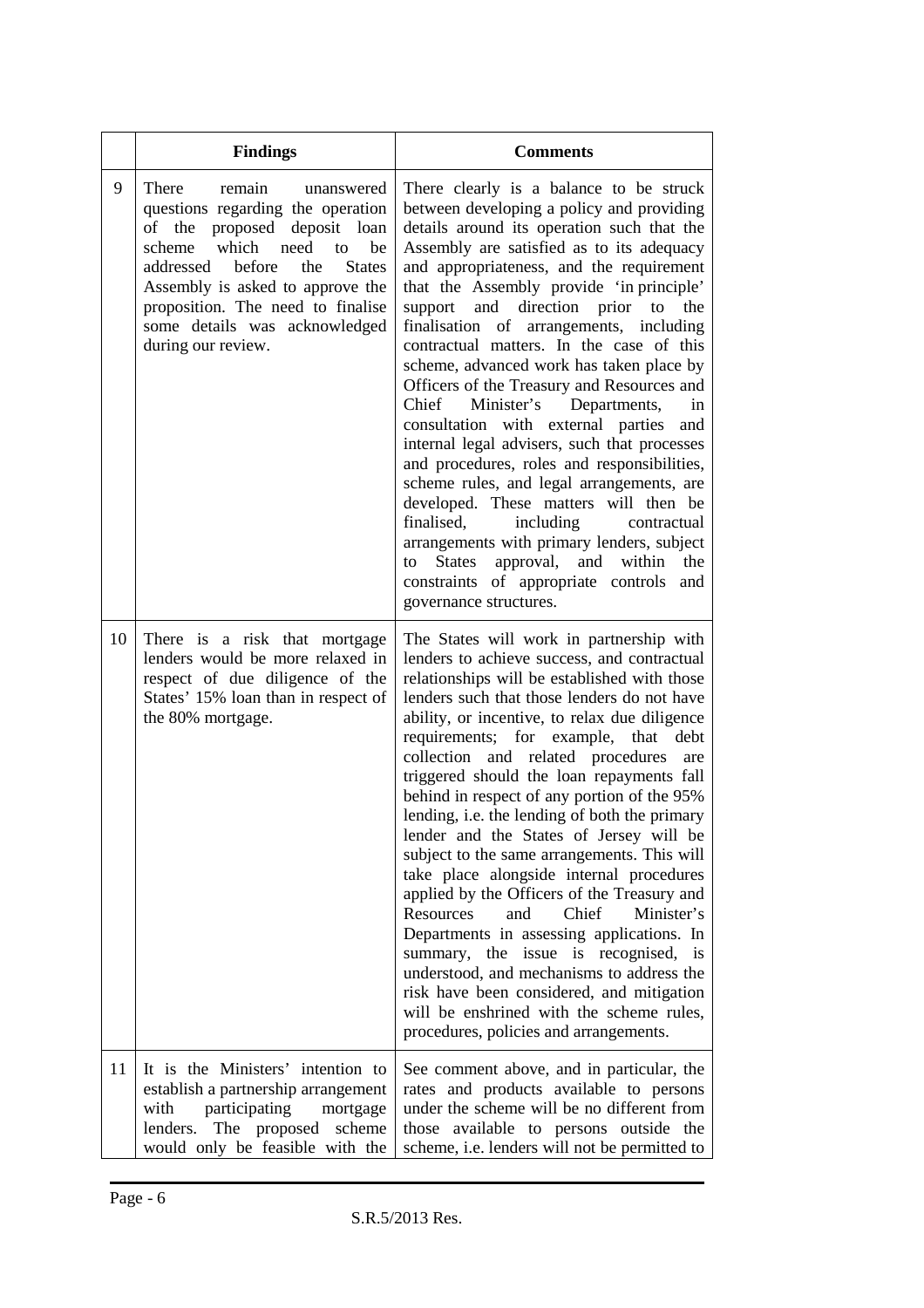|    | <b>Findings</b>                                                                                                                                                                                                                                                                                                                                                             | <b>Comments</b>                                                                                                                                                                                                                                                                                                                                                                                                                                                                                                                                                                                                                                                                                                                                                                                                                                                                                                                                                                                         |
|----|-----------------------------------------------------------------------------------------------------------------------------------------------------------------------------------------------------------------------------------------------------------------------------------------------------------------------------------------------------------------------------|---------------------------------------------------------------------------------------------------------------------------------------------------------------------------------------------------------------------------------------------------------------------------------------------------------------------------------------------------------------------------------------------------------------------------------------------------------------------------------------------------------------------------------------------------------------------------------------------------------------------------------------------------------------------------------------------------------------------------------------------------------------------------------------------------------------------------------------------------------------------------------------------------------------------------------------------------------------------------------------------------------|
|    | willing and active involvement of<br>mortgage lenders. It is imperative<br>that implementation of the scheme<br>would not lead to changes in<br>lending behaviour by participating<br>institutions.                                                                                                                                                                         | tier their products such that persons under<br>the scheme are on different rates or terms<br>(other than by virtue of the scheme rules<br>themselves, e.g. the requirement to repay<br>the interest subsidy in the event of onward<br>sale with sufficient profit to make such a<br>repayment).                                                                                                                                                                                                                                                                                                                                                                                                                                                                                                                                                                                                                                                                                                         |
| 12 | Under the proposed criteria, it<br>possible<br>would<br>be<br>for<br>some<br>households to have purchased and<br>owned a property and yet remain<br>eligible for the scheme. The Panel<br>does not believe that current first-<br>time buyer rules should be applied<br>as the scheme would otherwise not<br>be guaranteed to help those in<br>greatest need of assistance. | existing rules<br>applied<br>The<br>by<br>the<br>Population Office in respect of first-time<br>buyers exist for a reason that it is natural<br>and understandable, notably, that persons<br>who have gained an initial footing on the<br>property ladder by way of a flat, and who<br>want to move up the ladder in the event, for<br>example, of having or planning a family,<br>are placed in the same position as another<br>couple who have rented, whether privately<br>or in social housing, or lived at home.<br>Indeed, it is difficult to see why the latter<br>group of individuals are in more need than<br>the former.                                                                                                                                                                                                                                                                                                                                                                      |
| 13 | The proposed criteria for liquid<br>assets stem from similar provisions<br>within Income Support legislation.<br>The Panel does not believe it<br>would be appropriate to allow<br>eligible households to retain the<br>level of liquid assets described in<br>the proposition.                                                                                             | Ministers decided to link savings to the<br>Income Support legislation as the level of<br>those sums were seen to be appropriate for<br>those claiming Income Support. Indeed, the<br>asset cap is needed to recognise that:<br>(i) if the States are lending money, they<br>should only do so to persons who need that<br>money, but that: (ii) people moving home<br>will naturally and often have modest<br>expenses, in particular, at the lower<br>quartile, where properties may need<br>redecorating or some investment, and that<br>having a lower asset cap will effectively<br>mean such persons move into properties<br>without any ability to do this. Indeed, at a<br>policy level, it is difficult to understand<br>why a person should be able to claim<br>Income Support with one level of assets,<br>but an aspiring home-owner with the same<br>level of assets (after their 5% deposit and<br>having paid fees and expenses) should not<br>be able to have the same level of assets. |
| 14 | An analysis by the Statistics Unit<br>that<br>1,369 households<br>shows<br>would potentially be eligible for<br>the proposed deposit loan scheme.<br>A policy decision was taken to                                                                                                                                                                                         | The statistical analysis provided by the<br>Statistics Unit<br>showed the <i>potential</i><br>numbers eligible under the income and<br>property criteria used, if all such persons<br>were all so minded to purchase a property                                                                                                                                                                                                                                                                                                                                                                                                                                                                                                                                                                                                                                                                                                                                                                         |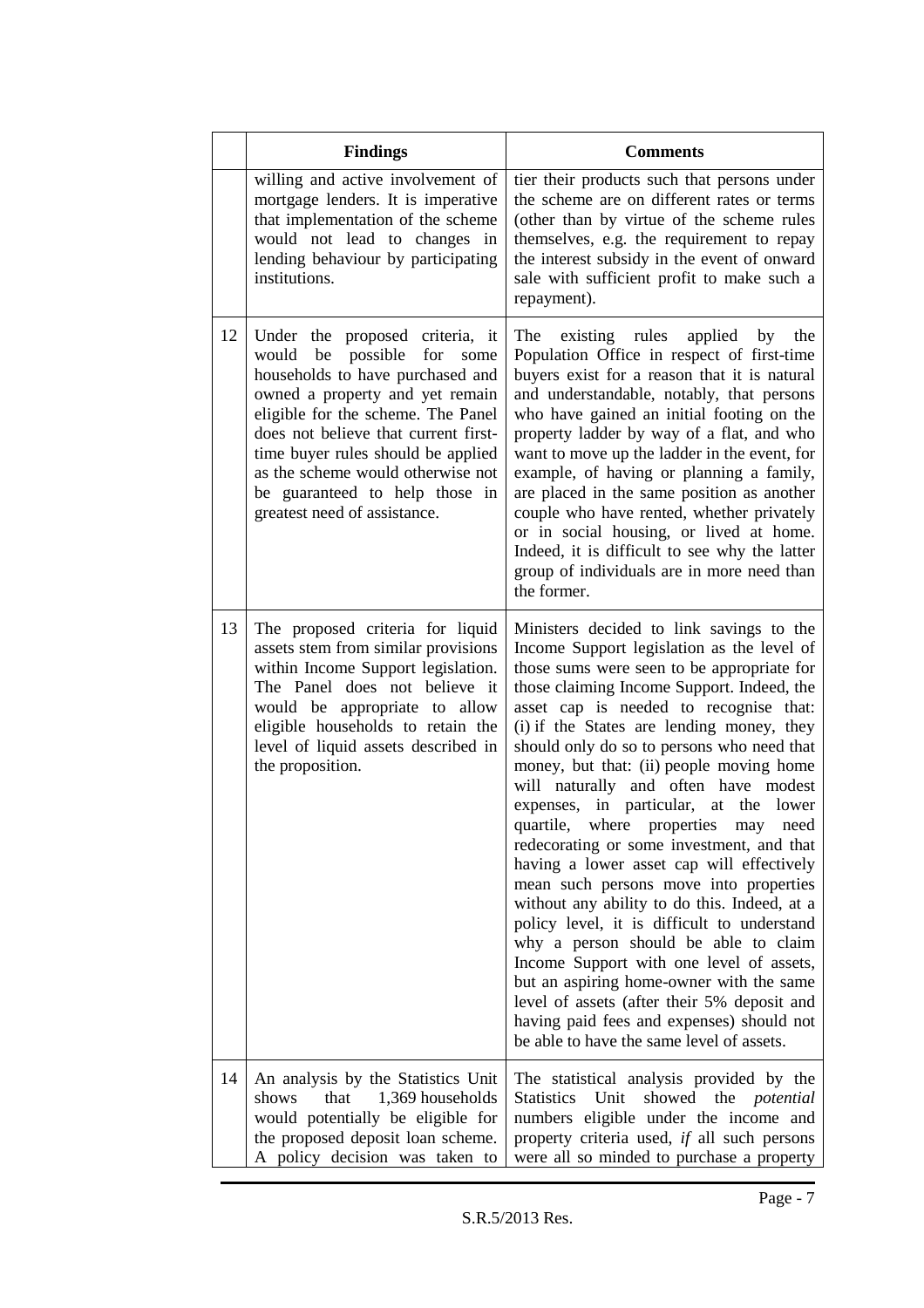|    | <b>Findings</b>                                                                                                                                                                                                                                        | <b>Comments</b>                                                                                                                                                                                                                                                                                                                                                                                                                                                                                                                                                                                                                                    |
|----|--------------------------------------------------------------------------------------------------------------------------------------------------------------------------------------------------------------------------------------------------------|----------------------------------------------------------------------------------------------------------------------------------------------------------------------------------------------------------------------------------------------------------------------------------------------------------------------------------------------------------------------------------------------------------------------------------------------------------------------------------------------------------------------------------------------------------------------------------------------------------------------------------------------------|
|    | limit eligibility to the households<br>amongst those 1,369 on the lowest<br>incomes. The Ministers<br>have<br>estimated that between 60 and<br>100 households could be assisted<br>during the trial.                                                   | during the life of the scheme. This, of<br>course, is not the case, as these individuals<br>variety of personal<br>wide<br>face<br>a<br>circumstances, and the Statistics Unit<br>cannot with a reasonable accuracy estimate<br>the effects of these variety of personal<br>circumstances with reference to how many<br>people will actually purchase under the<br>scheme. However, it is proper that a<br>limitation is placed on the project in terms<br>of available funds, and by way of it being a<br>pilot project that can then be assessed.                                                                                                |
| 15 | The proposed scheme would target<br>those eligible households on the<br>lowest incomes. This raises the<br>question of whether the scheme<br>would encourage such households<br>to take on debts which they would<br>subsequently struggle to pay off. | Assessments of affordability and ability to<br>repay under this scheme will be made by<br>the lenders (and verified by the States) in<br>the same way as they assess and make their<br>normal lending decisions. In short, the<br>ability to repay a loan under the scheme<br>will be equivalent to any other person<br>accessing mortgage finance.                                                                                                                                                                                                                                                                                                |
| 16 | analysis has yet to<br>be<br>An<br>undertaken to determine how many<br>of the households which would<br>potentially be eligible for the<br>proposed scheme are planning to<br>move.                                                                    | See response to Finding 14 above.                                                                                                                                                                                                                                                                                                                                                                                                                                                                                                                                                                                                                  |
| 17 | Announcement of the proposed<br>scheme is likely to have raised<br>expectations which could not be<br>met.                                                                                                                                             | Islanders have indicated repeatedly the<br>importance of housing, and a desire for<br>home ownership. Naturally, any scheme<br>will then be welcome while also raising<br>expectations. However, this is a pilot<br>scheme, with<br>accordingly<br>prudent<br>eligibility criteria. Overall though, the fact<br>that Islanders will welcome the scheme,<br>and that it may be over-prescribed as a<br>result, does not in itself seem a reason not<br>to proceed; on the contrary, it means that<br>the scheme is needed, that it is appropriate<br>for it to be a pilot scheme, and that<br>communications and confirmations need to<br>be clear. |
| 18 | It is unclear how access to the pilot<br>scheme would be controlled fairly,<br>given that up to 100 loans would<br>be available but that there are<br>potentially many more<br>eligible<br>households. Applications to the                             | The scheme will have robust procedures in<br>place before commencement as to receipt<br>and processing<br>$\sigma$<br>applications,<br>and<br>issuance<br>of loans,<br>including<br>as<br>to<br>governance and monitoring, based on the<br>existing financial rules based on Financial                                                                                                                                                                                                                                                                                                                                                             |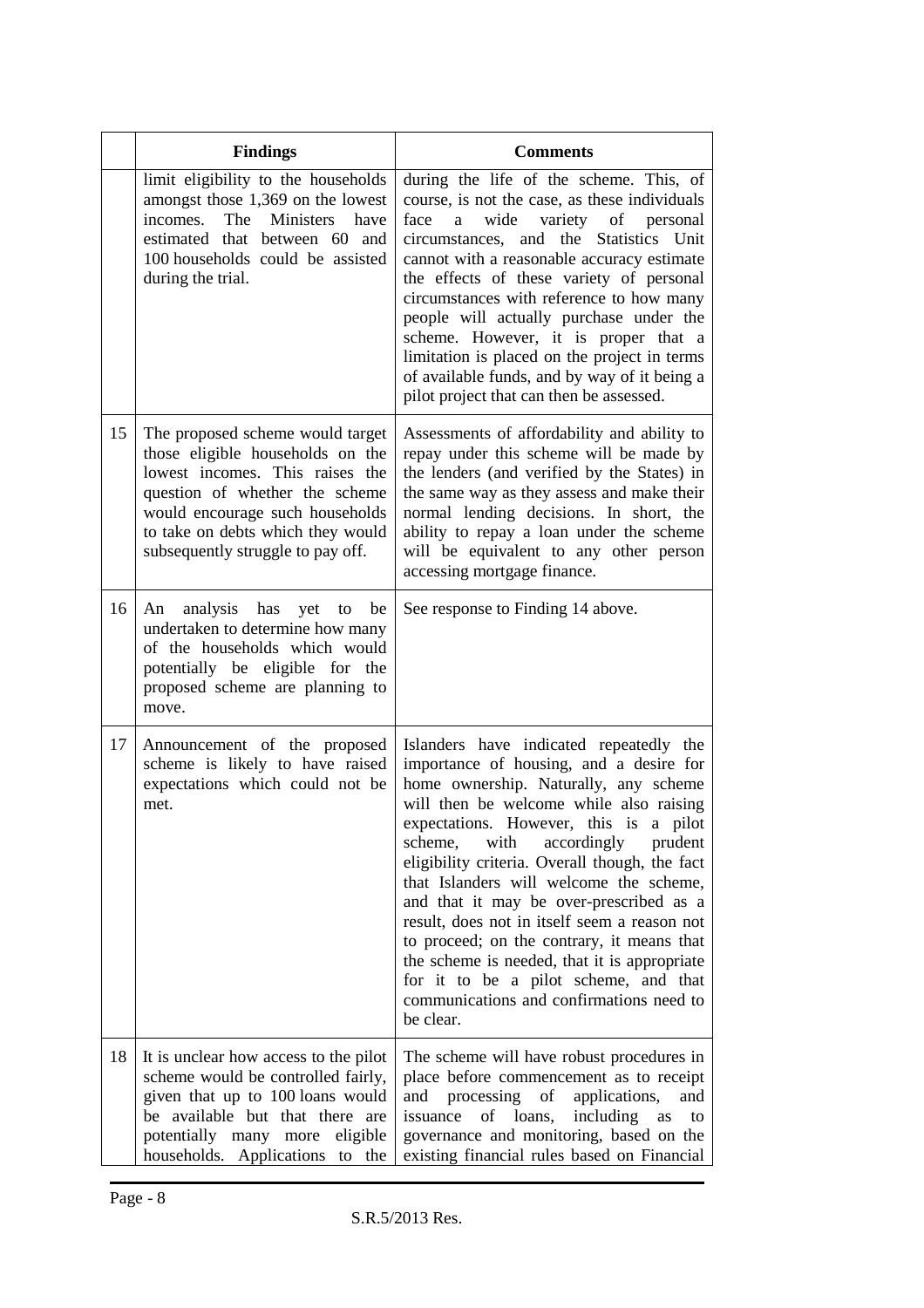|    | <b>Findings</b>                                                                                                                                                                                                                                                                                                                                                                                                                                                                                                                                                                                                                                | <b>Comments</b>                                                                                                                                                                                                                                                                                                                                                                                                                                                                                                                                                                                                                                                                                                                                                                                                     |
|----|------------------------------------------------------------------------------------------------------------------------------------------------------------------------------------------------------------------------------------------------------------------------------------------------------------------------------------------------------------------------------------------------------------------------------------------------------------------------------------------------------------------------------------------------------------------------------------------------------------------------------------------------|---------------------------------------------------------------------------------------------------------------------------------------------------------------------------------------------------------------------------------------------------------------------------------------------------------------------------------------------------------------------------------------------------------------------------------------------------------------------------------------------------------------------------------------------------------------------------------------------------------------------------------------------------------------------------------------------------------------------------------------------------------------------------------------------------------------------|
|    | would<br>scheme<br>be<br>processed<br>through Band 5 of the Affordable<br>Housing Gateway<br>and<br>the<br>Ministers have advised that the<br>scheme would effectively operate<br>on a 'first come, first served' basis.<br>With some 163 households already<br>Band 5,<br>problems<br>with<br>on<br>equitable access to the scheme<br>could arise and the trial period<br>would<br>therefore<br>need<br>to<br>be<br>managed efficiently to ensure that<br>households did not apply and enter<br>the assessment process, only to<br>discover that the funding had run<br>out and that their application could<br>not be met, even if eligible. | Directions. However, it is the case that the<br>scheme will be on a "first come, first<br>served" basis, as it is difficult to see any<br>other way to run a loan scheme that is<br>contingent on a person identifying a<br>property, saving their own 5% deposit, and<br>securing lending from the primary lender.<br>As to the limitation on funding, it is only<br>proper and natural that this limitation<br>exists, in particular, for a pilot project. The<br>purpose and limitations of the scheme will<br>need to be clearly communicated to<br>applicants, including in relation to any<br>confirmation of acceptance of eligibility.<br>As pointed out, this is a pilot project, and<br>these matters can be further considered<br>during the life of the project and with<br>reference to any extension. |
| 19 | The exclusion of major new-build<br>properties from the scheme would<br>mean that houses built on sites<br>such as the former Jersey College<br>for Girls would not be eligible.<br>This raises the question of whether<br>the proposals display 'joined up<br>thinking' with other government<br>measures.                                                                                                                                                                                                                                                                                                                                    | The development on the former Jersey<br>College for Girls site will be delivered after<br>the pilot life of the scheme. On the broader<br>policy question, having given consideration<br>to the issues, the proposition is clear that<br>Loans cannot be obtained for major new<br>build developments so as not to discourage<br>developers from offering new purchase<br>discounts,<br>and<br>this<br>seems<br>a<br>wholly<br>reasonable premise; in particular, noting<br>that the development market has some<br>participants with a sizeable market share.<br>However,<br>some very small private<br>developments will be permitted, notably,<br>small conversions of a single house into<br>5 or less multiple occupancy units, or the<br>development of 2 or less new standalone<br>properties.               |
| 20 | In $2011$ , 140 flats (and no two-<br>bedroom houses) were sold at or<br>below the lower quartile price. The<br>likelihood is that the scheme would<br>predominantly apply to one- and<br>two-bedroom flats, of which the<br>majority would be share transfer<br>properties. Given that the new<br>scheme would not apply to major<br>new-build properties, the scheme<br>would force new applicants into<br>the market for existing one- and<br>two-bedroom flats and there would                                                                                                                                                             | The eligibility criteria for the scheme have<br>been narrowly defined to focus on the<br>lower quartile of the market, and in doing<br>this, it is likely that some sellers will price<br>their properties below the lower quartile<br>threshold, or purchasers will make offers<br>below the lower quartile threshold, in order<br>to qualify for the scheme, i.e. as well as<br>inserting some additional demand, the<br>scheme<br>have<br>may<br>also<br>deflationary<br>consequences in order to satisfy the<br>requirements of the scheme. In addition, the<br>persons helped by the scheme may be                                                                                                                                                                                                             |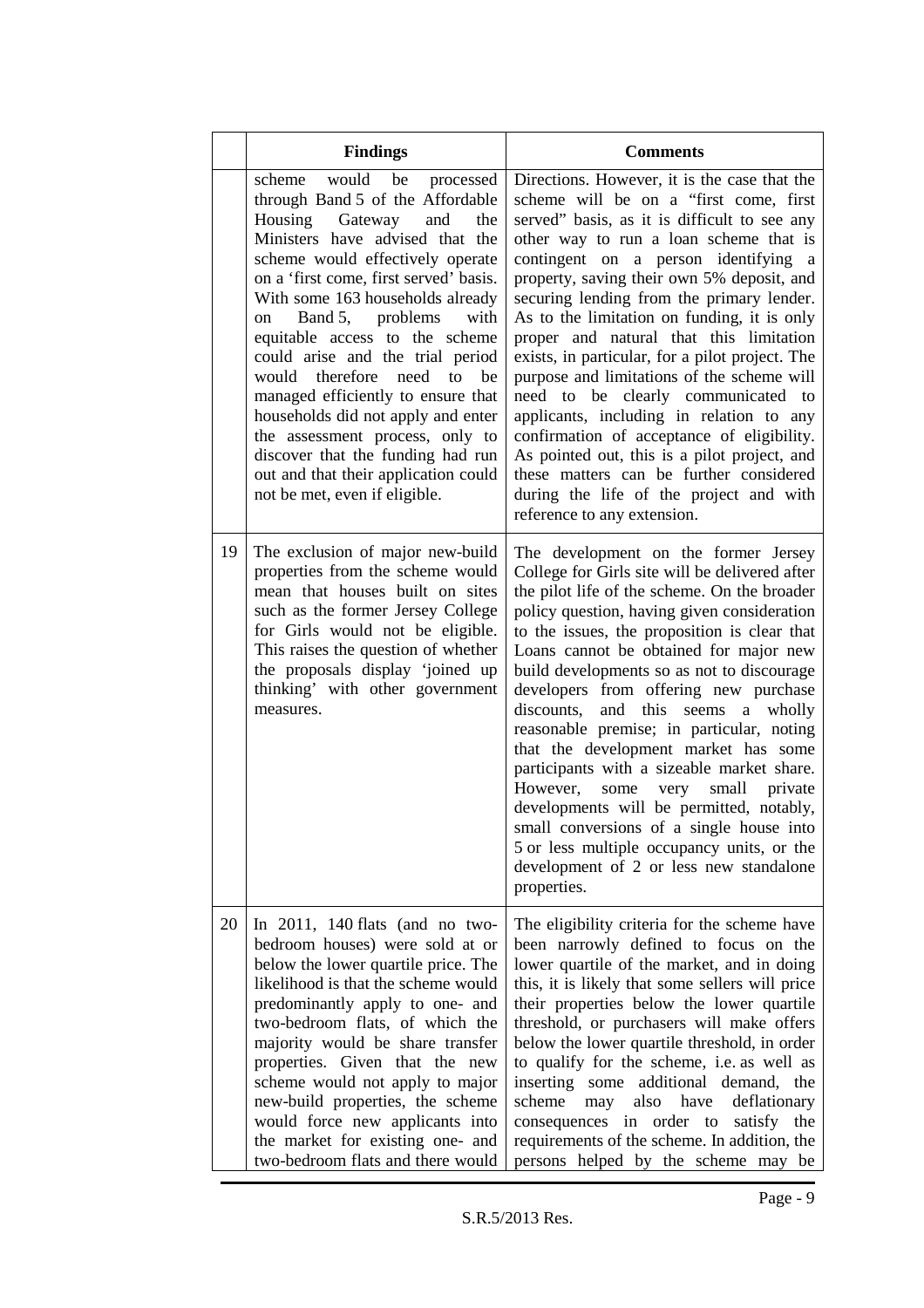|    | <b>Findings</b>                                                                                                                                                                                                                                                                                                                                                                                                                                               | <b>Comments</b>                                                                                                                                                                                                                                                                                                                                                                                                                                                                                                                                                                                                                                                                                          |
|----|---------------------------------------------------------------------------------------------------------------------------------------------------------------------------------------------------------------------------------------------------------------------------------------------------------------------------------------------------------------------------------------------------------------------------------------------------------------|----------------------------------------------------------------------------------------------------------------------------------------------------------------------------------------------------------------------------------------------------------------------------------------------------------------------------------------------------------------------------------------------------------------------------------------------------------------------------------------------------------------------------------------------------------------------------------------------------------------------------------------------------------------------------------------------------------|
|    | be a risk of distorting that part of<br>the market.                                                                                                                                                                                                                                                                                                                                                                                                           | vacating units which could then be sold, or<br>increase the supply of rental stock, i.e. the<br>net supply and demand effect a move could<br>be nil, suggesting the net overall effect on<br>prices and rents will be nil. The extent of<br>these competing factors on price and rents<br>will be closely monitored during the life of<br>scheme.<br>Certainly, however,<br>the<br>the<br>property market has been in a prolonged<br>period of limited activity and marginally<br>declining prices, with a large supply of<br>properties. In these circumstances, having<br>considered in depth the implications, it is<br>difficult to see a limited scheme of this<br>nature having a material effect. |
| 21 | The<br>affordability of flats has<br>improved. If more households are<br>able to purchase a flat, the question<br>raised of whether<br>is<br><b>States</b><br>assistance in the market is required<br>at this time.                                                                                                                                                                                                                                           | It remains the case that deposits<br><sub>on</sub><br>properties, including in relation to flats, are<br>relatively sizeable, given<br>prices<br>and<br>predominant lending criteria, and indeed,<br>the Statistics Units web-page is clear in<br>outlining that:<br>"the mean prices of 1- and 2-bedroom<br>flats and of 2-bedroom houses were<br>slightly higher in 2012 than in 2011"                                                                                                                                                                                                                                                                                                                 |
| 22 | The States would take a second<br>charge on the properties falling<br>scheme. The Panel<br>under the<br>understands that the security of the<br>States' interest can be obtained,<br>including<br>transfer<br>share<br>on<br>properties. However,<br>there<br>is<br>significant<br>uncertainty<br>as<br>to<br>whether practical arrangements for<br>this to occur in respect of share<br>transfer properties have<br>been<br>confirmed with mortgage lenders. | The Panel have outlined in their report that<br>they understand that there would be no<br>difficulty in obtaining satisfactory security.<br>This is also the view taken in the<br>development of the scheme following<br>appropriate engagement with legal advisors<br>and partnership lenders.                                                                                                                                                                                                                                                                                                                                                                                                          |
| 23 | There would be risks to the States'<br>interest in the<br>that<br>event<br>a<br>participating household defaulted<br>on its repayments. That risk has<br>been recognised by the Ministers<br>but it remains unclear as to how<br>the risk would be mitigated. There<br>is the possibility that the States<br>could be left as an unsecured<br>lender.                                                                                                         | The States has a long record of lending to<br>house<br>purchase<br>through<br>the<br>assist<br>Dwellings House Loan Fund. The Deposit<br>Loan scheme will not be dissimilar in its<br>operation, in that it will lend money after<br>having made an assessment of ability to<br>repay. There will proper financial oversight<br>by the States Treasury and a partnership<br>arrangement with lenders which will have<br>early warning alerts in the process should<br>any borrower get into financial difficulties.                                                                                                                                                                                      |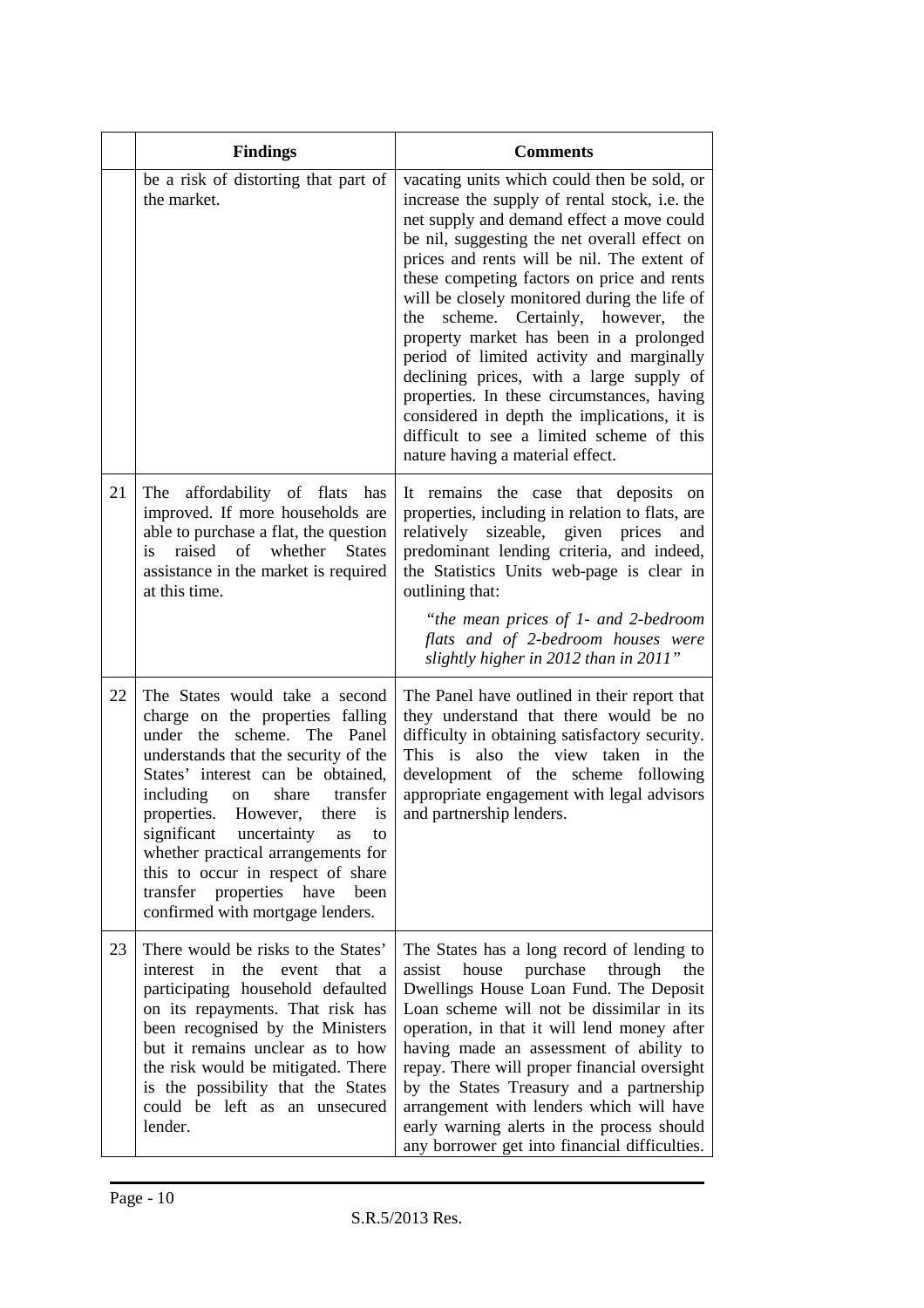|    | <b>Findings</b>                                                                                                                                                                                                                                                                                                                                                                             | <b>Comments</b>                                                                                                                                                                                                                                                                                                                                                                                                                                                                                                                                                                                                                                                                                                                                                    |
|----|---------------------------------------------------------------------------------------------------------------------------------------------------------------------------------------------------------------------------------------------------------------------------------------------------------------------------------------------------------------------------------------------|--------------------------------------------------------------------------------------------------------------------------------------------------------------------------------------------------------------------------------------------------------------------------------------------------------------------------------------------------------------------------------------------------------------------------------------------------------------------------------------------------------------------------------------------------------------------------------------------------------------------------------------------------------------------------------------------------------------------------------------------------------------------|
|    |                                                                                                                                                                                                                                                                                                                                                                                             | Furthermore, as outlined above, proper<br>assessment of ability to repay will be<br>undertaken at the outset, and security<br>obtained. In this context, and based on<br>experience, the risks are therefore limited.                                                                                                                                                                                                                                                                                                                                                                                                                                                                                                                                              |
| 24 | Further information is required on<br>if<br>would<br>happen<br>what<br>a<br>participating household sold their<br>property before the 20 year term of<br>loan<br>had<br>elapsed.<br>Such<br>the<br>information<br>needs to<br>be<br>also<br>clearly provided to applicants of<br>the scheme at the time of their<br>application.                                                            | The requirement to repay the interest<br>discount accrued over the life of the loan<br>(being the difference between the 0%<br>applied to the loan and the prevailing<br>market rate applied by the primary lender<br>on the 80% main mortgage) would be due<br>should a property be sold before the 20 year<br>term of the loan, up to the extent that there<br>was profit on the sale to meet that<br>repayment. This information will be clearly<br>outlined in the communications, including<br>confirmations of eligibility provided to<br>applicants. It should also be pointed out<br>that this requirement to repay interest<br>discount already exists in relation to the<br>Dwelling Houses Loan Scheme, and has<br>operated in this way for many years. |
| 25 | The Ministers for Housing and for<br>Treasury and Resources have<br>stated that they would not seek to<br>exercise ministerial discretion in<br>the operation of the scheme.                                                                                                                                                                                                                | The discretion proposed in the proposition<br>related primarily to the treatment of new<br>developments. However, the Ministers have<br>made their position clear at the Panel, and<br>instead, this will be a matter for the scheme<br>rules with reference to Finding 19 above.                                                                                                                                                                                                                                                                                                                                                                                                                                                                                  |
| 26 | It is unclear what impact, if any,<br>the implementation of the deposit<br>loan scheme would have on the<br>overall housing market. However,<br>the greatest risk is that the impact<br>would be felt most keenly in the<br>market for one- and two-bedroom<br>flats.                                                                                                                       | See Response to Finding 20 above.                                                                                                                                                                                                                                                                                                                                                                                                                                                                                                                                                                                                                                                                                                                                  |
| 27 | There are risks that implementation<br>of the scheme would alter people's<br>behaviour and thereby make it<br>more difficult for the scheme to<br>households<br>reach<br>those<br>most<br>genuinely in need of assistance.<br>For instance, it is unclear how the<br>proposed scheme would avoid<br>providing assistance to households<br>at present could receive<br>who<br>parental help. | The Finding is noted, but the implication<br>appears to be that persons should be<br>ineligible to access the scheme where their<br>parents, or indeed, other close relatives,<br>have sufficient assets to provide the<br>deposit. This is not considered a viable or<br>appropriate rule.                                                                                                                                                                                                                                                                                                                                                                                                                                                                        |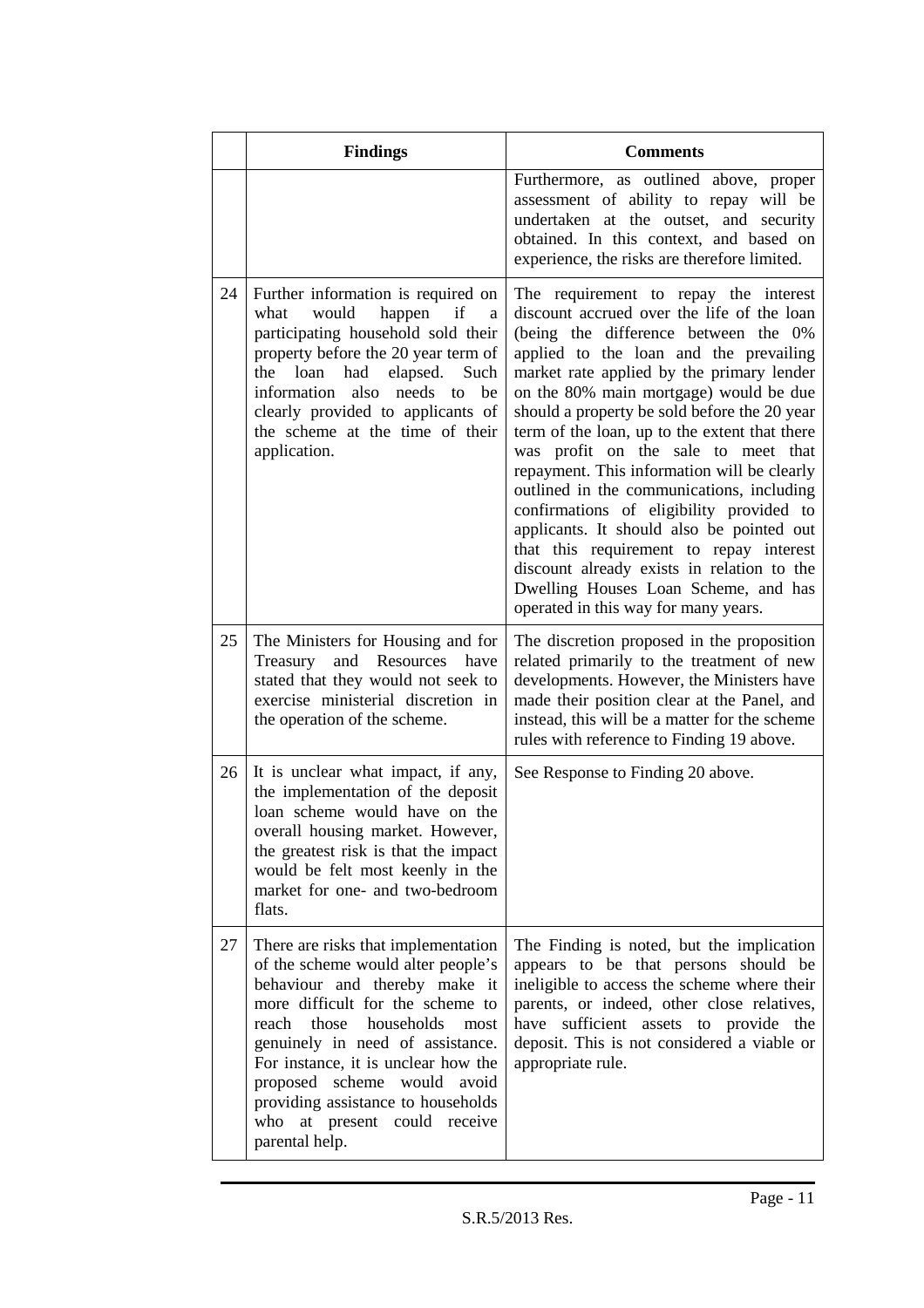|    | <b>Findings</b>                                                                                                                                                                                                                                                                                                                                                                                                                                                                                                                                                                                                                                                                                         | <b>Comments</b>                                                                                                                                                                                                                                                                                                                                                                                                                                                |
|----|---------------------------------------------------------------------------------------------------------------------------------------------------------------------------------------------------------------------------------------------------------------------------------------------------------------------------------------------------------------------------------------------------------------------------------------------------------------------------------------------------------------------------------------------------------------------------------------------------------------------------------------------------------------------------------------------------------|----------------------------------------------------------------------------------------------------------------------------------------------------------------------------------------------------------------------------------------------------------------------------------------------------------------------------------------------------------------------------------------------------------------------------------------------------------------|
| 28 | The Panel was advised by the<br>Minister for Housing that the<br>impact of the<br>scheme would<br>become apparent once it had been<br>introduced. Monitoring of<br>the<br>scheme is<br>deposit loan<br>vital<br>although not all problems may<br>become apparent during the trial<br>period. Such monitoring should<br>take into account the impact on<br>people's behaviour; whether the<br>scheme assists those who truly<br>would not have been able to buy<br>without assistance; whether any<br>market<br>effects<br>he<br>can<br>distinguished; whether there<br>$\overline{1}$<br>oversubscription; and whether an<br>extended scheme should cover<br>purchases in the social housing<br>sector. | Noted and agreed.                                                                                                                                                                                                                                                                                                                                                                                                                                              |
| 29 | Some funds remain within the<br>Dwelling-Houses Loan Fund for a<br>possible, limited extension of the<br>trial scheme. The Minister<br>for<br>Treasury and Resources<br>has<br>indicated that consideration would<br>be given to alternative funding<br>sources, although he has also<br>indicated that, even if implemented<br>additional<br>funds<br>and<br>made<br>available, it is unlikely that the<br>scheme<br>deposit<br>would<br>be<br>maintained in the long term.                                                                                                                                                                                                                            | Noted and agreed.                                                                                                                                                                                                                                                                                                                                                                                                                                              |
| 30 | If households were required to pay<br>a degree of interest on the States'<br>loan, or if the States were able to<br>share in any uplift once the<br>property were sold, funds for a<br>potential extension of the scheme<br>would be replenished.                                                                                                                                                                                                                                                                                                                                                                                                                                                       | As outlined in Finding 24, interest is<br>recoverable at the point of sale in the event<br>of sufficient profits being made. In the<br>meantime, the repayments of the principal<br>lent<br>will<br>take<br>monies<br>place,<br>thus<br>replenishing the scheme (as contrasted with<br>an equity-based scheme). Having said this,<br>the rules of the scheme will be assessed<br>during the life of the pilot, and could be<br>changed in any extended scheme. |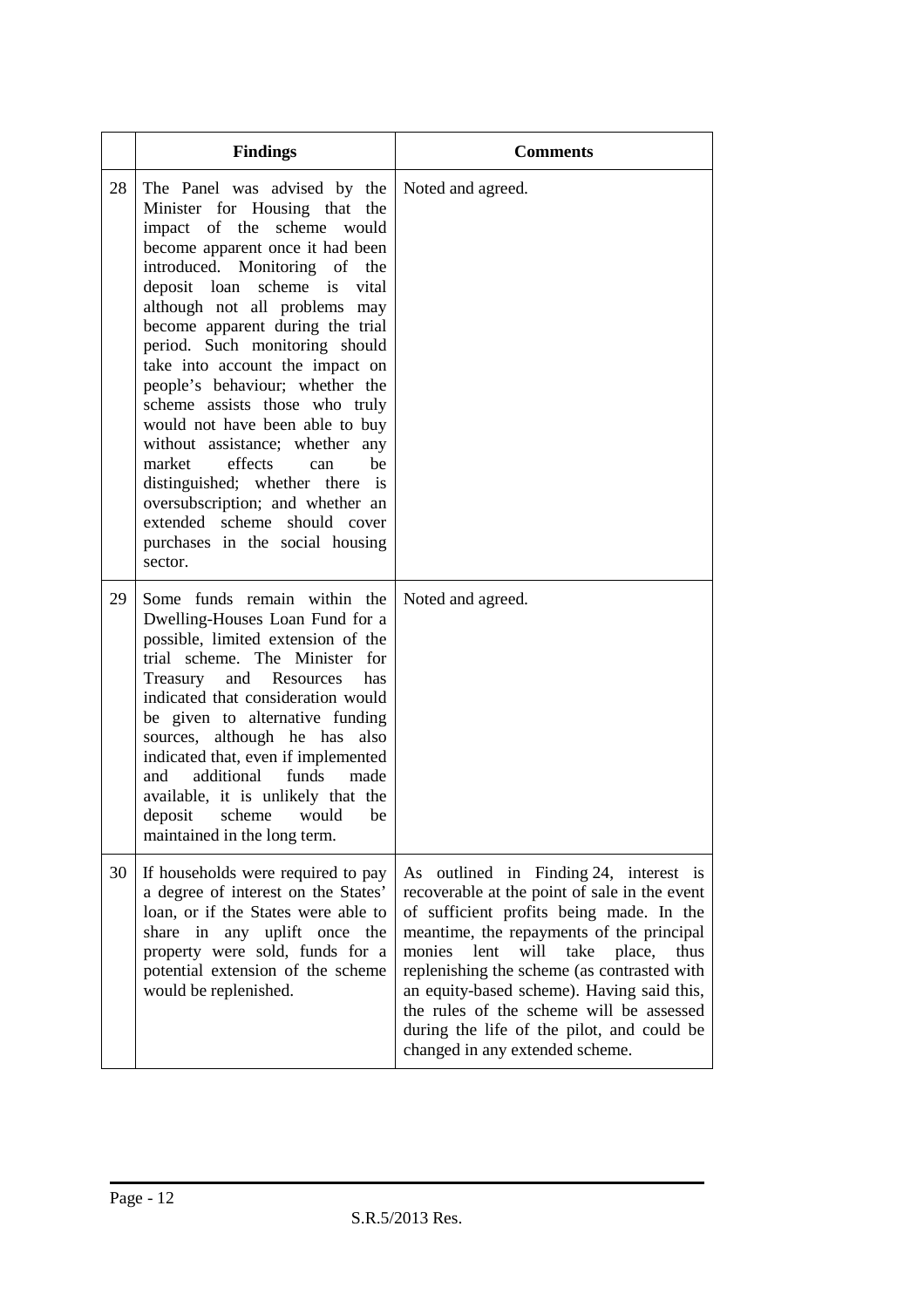|    | <b>Findings</b>                                                                                                                                                                                                                                                                                    | <b>Comments</b>                                                                                                                                               |  |  |  |  |
|----|----------------------------------------------------------------------------------------------------------------------------------------------------------------------------------------------------------------------------------------------------------------------------------------------------|---------------------------------------------------------------------------------------------------------------------------------------------------------------|--|--|--|--|
| 31 | seeks to address one of the<br>obstacles currently facing<br>prospective first-time buyers, more<br>clarity and detail are required<br>about how the scheme would<br>operate. Until that clarity is<br>obtained and outstanding issues are<br>resolved, the Panel cannot support<br>the proposals. | Whilst the proposed deposit loan The above responses are intended to<br>scheme fits strategic objectives and provide the responses requested by the<br>Panel. |  |  |  |  |

### **RECOMMENDATIONS**

|                | <b>Recommendations</b>                                                                                                                                                                                                                                                                      | T <sub>0</sub> | Accept/<br><b>Reject</b> | <b>Comments</b>                                                  | <b>Target</b><br>date of<br>action/<br>completion |
|----------------|---------------------------------------------------------------------------------------------------------------------------------------------------------------------------------------------------------------------------------------------------------------------------------------------|----------------|--------------------------|------------------------------------------------------------------|---------------------------------------------------|
| 1              | The<br>Minister<br>for<br>Treasury<br>and<br>Resources should report to the States<br>Assembly ahead of the debate on<br>P.131/2012 on what alternatives, if<br>any, were considered to the proposed<br>deposit loan scheme.                                                                | T&R            | Accept                   | See Response to Findings<br>3 and 4 above.                       | Immediate                                         |
| $\overline{2}$ | The Council of Ministers should<br>ensure that, for any future ministerial<br>proposition lodged for debate by the<br>States Assembly, a statement is<br>included in the accompanying report<br>to indicate when the Council noted or<br>discussed the proposition at a formal<br>meeting.  | CoM            |                          | This is a matter for the<br>Council of Ministers to<br>consider. | 2013                                              |
| 3              | Prior to the debate on P.131/2012, the<br>Minister for Treasury and Resources<br>should clarify whether the proposed<br>scheme would prevent 'buy-to-let'<br>situations arising.                                                                                                            | T&R            | Accept                   | See Response to<br>Finding 8 above.                              | Immediate                                         |
| $\overline{4}$ | Prior to any implementation of the<br>scheme, the Minister for Treasury and<br>Resources should revise the eligibility<br>criteria to ensure that households<br>already in possession of a property<br>(whether freehold or share transfer)<br>would not be eligible for a deposit<br>loan. | T&R            | Reject                   | See Response to<br>Finding 12 above.                             |                                                   |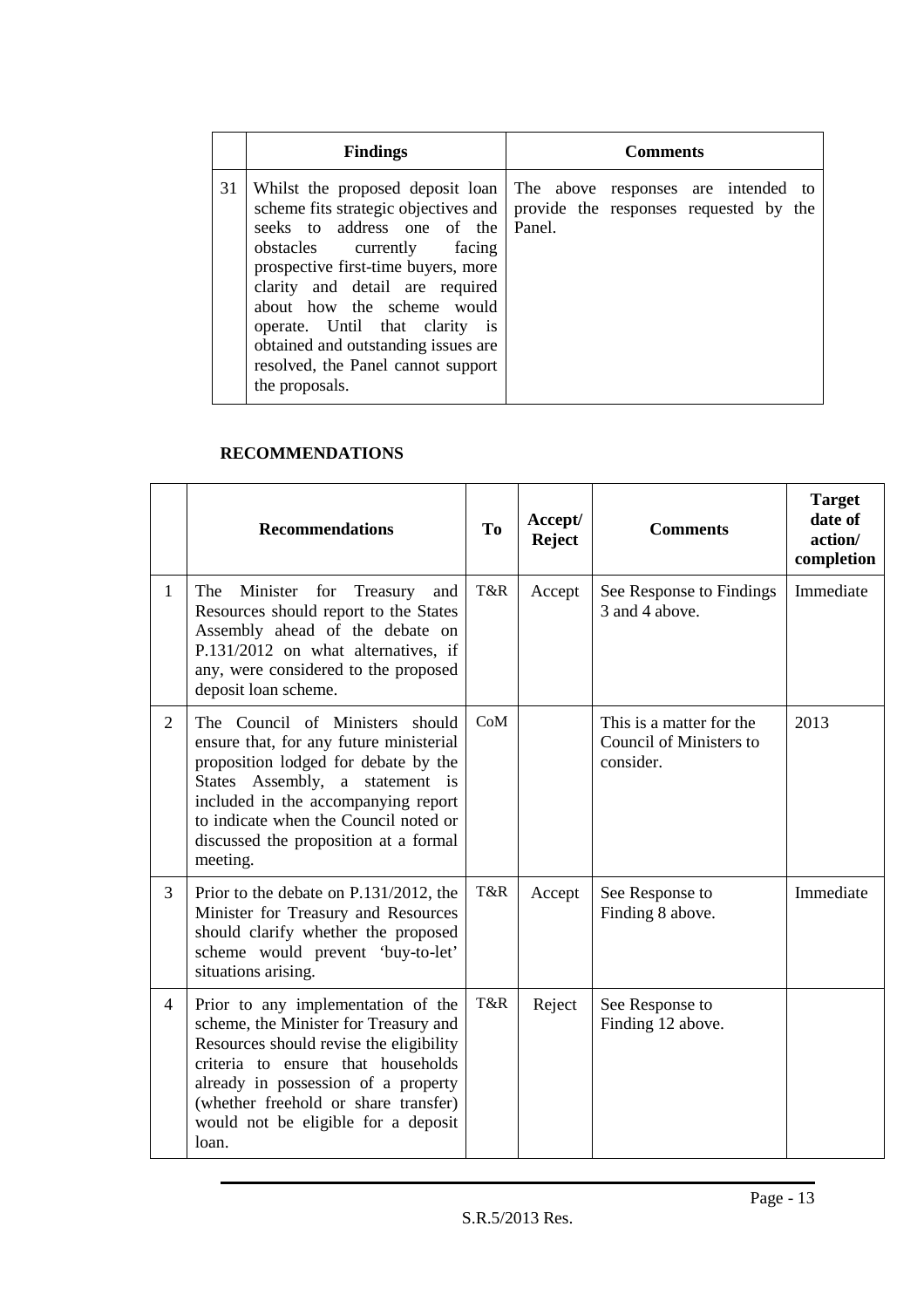|        | <b>Recommendations</b>                                                                                                                                                                                                                                                                  | <b>To</b> | Accept/<br><b>Reject</b> | <b>Comments</b>                      | <b>Target</b><br>date of<br>action/<br>completion |
|--------|-----------------------------------------------------------------------------------------------------------------------------------------------------------------------------------------------------------------------------------------------------------------------------------------|-----------|--------------------------|--------------------------------------|---------------------------------------------------|
| 5      | Minister for Treasury<br>The<br>and<br>should<br>re-examine<br>the<br>Resources<br>appropriateness of the<br>eligibility<br>criteria in respect of liquid assets.                                                                                                                       | T&R       | Reject                   | See Response to<br>Finding 13 above. |                                                   |
| 6      | Prior to the debate on P.131/2012, the<br>Minister for Treasury and Resources<br>should confirm how access to the<br>scheme would be managed and<br>explain how the situation would be<br>avoided that households enter the<br>scheme only to discover that the<br>funding had run out. | T&R       | Accept                   | See Response to<br>Finding 18 above. | Immediate                                         |
| $\tau$ | The<br>Minister for<br>Treasury<br>and<br>should<br>Resources<br>amend<br>the<br>eligibility criteria for the scheme to<br>ensure that all new-build properties<br>would be eligible.                                                                                                   | T&R       | Reject                   | See Response to<br>Finding 19 above. |                                                   |
| 8      | Prior to the debate on P.131/2012, the<br>Minister for Treasury and Resources<br>should<br>clarify<br>what<br>practical<br>arrangements have been put in place<br>to ensure that the security of the<br>States interest in respect of share<br>transfer properties has been obtained.   | T&R       | Accept                   | See Response to<br>Finding 22 above. | Immediate                                         |
| 9      | The<br>Minister for<br>Treasury<br>and<br>should<br>confirm<br>Resources<br>what<br>would happen in respect of the States'<br>interest in the event that a<br>participating household defaulted on<br>the repayments of their loan.                                                     | T&R       | Accept                   | See Response to<br>Finding 23 above. | Immediate                                         |
| 10     | The<br>Minister for Treasury<br>and<br>Resources should clarify what would<br>happen<br>in<br>the<br>event<br>that<br>a<br>participating household sold their<br>property before the 20 year term of<br>the loan had relapsed.                                                          | T&R       | Accept                   | See Response to<br>Finding 24 above. | Immediate                                         |
| 11     | Minister for Treasury<br>The<br>and<br>Resources should re-visit whether<br>interest should be charged on the<br>loans provided under the scheme.                                                                                                                                       | T&R       | Reject                   | See Response to<br>Finding 30 above. |                                                   |